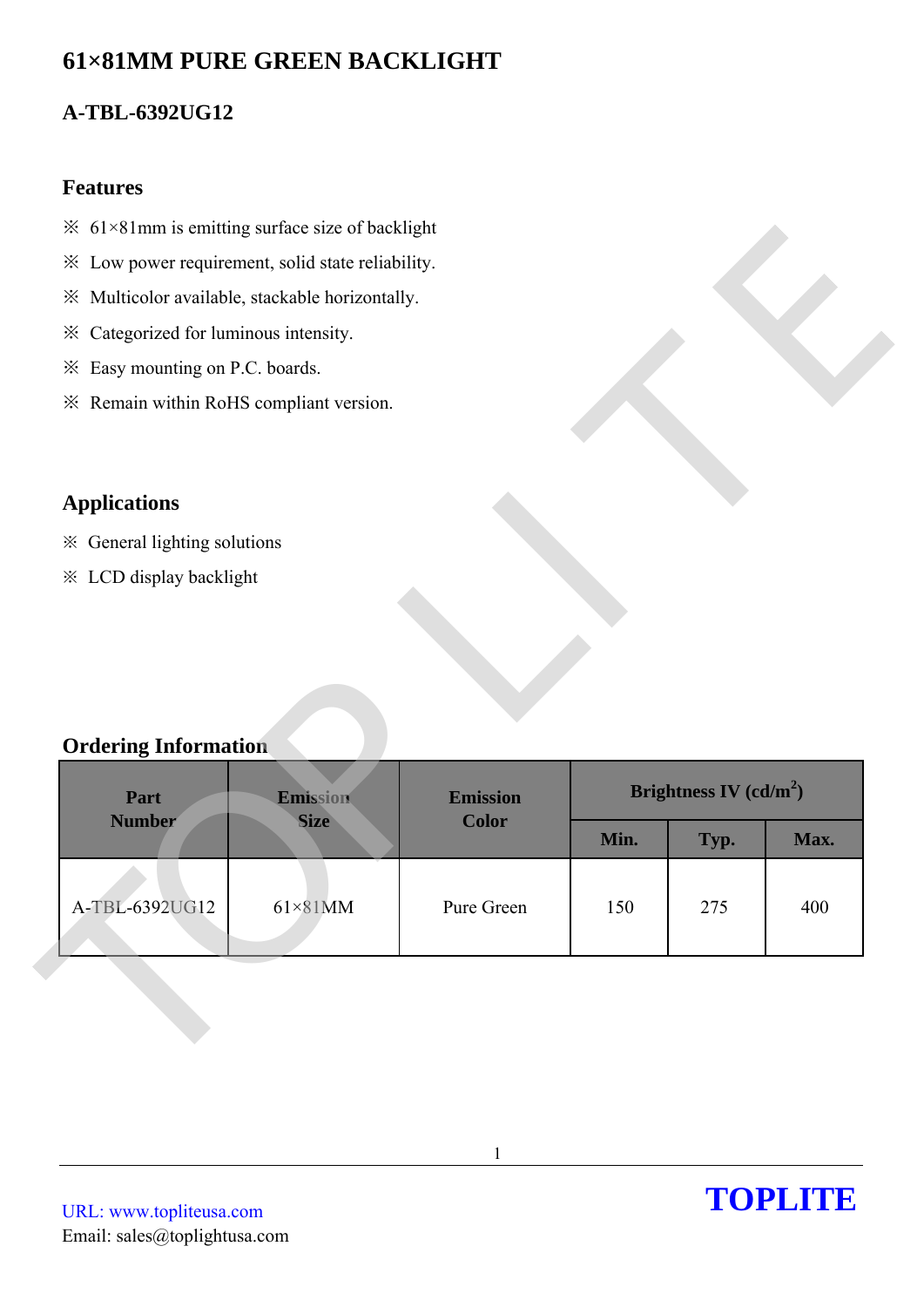## **Maximum Ratings**

| <b>Parameter</b>                                        | <b>Symbol</b> | <b>Value</b>  | Unit           |
|---------------------------------------------------------|---------------|---------------|----------------|
| Operating temperature                                   | $T_{OP}$      | $-35 \sim 85$ | $\mathcal{O}$  |
| Storage temperature                                     | $T_{STG}$     | $-35 \sim 85$ | $\mathfrak{O}$ |
| Peak forward current $(T_A=25 \degree C)$ <sup>*1</sup> | $1_{\rm PF}$  | 40            | m A            |
| Reverse voltage (TA=25 $^{\circ}$ C)                    | $V_{R}$       |               |                |
| Power consumption (TA=25 $^{\circ}$ C)                  |               | 300           | mW             |

# **Electrical / Optical Characteristics (1)**

| $\Gamma$ Can forward current ( $\Gamma_A$ - $\Gamma$ ) $\Gamma$                                                                   |                          | $\mathbf{1}$ PF                                  | 4V           | ШA           |
|-----------------------------------------------------------------------------------------------------------------------------------|--------------------------|--------------------------------------------------|--------------|--------------|
| Reverse voltage (TA=25 °C)                                                                                                        |                          | $V_R$                                            | 5            | V            |
| Power consumption $(TA=25 \degree C)$                                                                                             |                          | $\mathbf{P}$                                     | 300          | mW           |
| *1 at 1/10 Duty Cycle<br><b>Electrical / Optical Characteristics (1)</b><br>$(T_A = 25 \text{ °C} \& \text{ IF} = 20 \text{ mA})$ |                          |                                                  |              |              |
| <b>Parameter</b>                                                                                                                  |                          | <b>Symbol</b>                                    | <b>Value</b> | Unit         |
| <b>Wavelength at peak emission</b>                                                                                                | (Typ.)                   | $\lambda_{\rm P}$                                | 525          | nm           |
| Spectral bandwidth at 50%                                                                                                         | (Typ.)                   | $\Delta \lambda$                                 | 30           | nm           |
|                                                                                                                                   | (Min.)                   | $I_F$                                            | 20           |              |
| <b>Forward Current</b>                                                                                                            | (Typ.)                   | $I_F$                                            | 25           | mA           |
|                                                                                                                                   | (Max.)                   | $\mathbf{I}_{\text{F}}$                          | 30           |              |
|                                                                                                                                   | (Min.)                   | $\rm V_F$                                        |              |              |
| <b>Forward voltage</b>                                                                                                            | (Typ.)                   | $\mathbf{V}_\mathrm{F}$                          | 10           | $\mathbf{V}$ |
|                                                                                                                                   | (Max.)                   | $\overline{\mathsf{V}}_\mathrm{F}$<br>${\rm TC}$ |              | K            |
| <b>Color temperature</b>                                                                                                          | (Min.)<br>(Max.)         | <b>TC</b>                                        |              | K            |
| <b>Luminous Uniformity</b>                                                                                                        | (Typ.)                   |                                                  | 61%          |              |
| <b>Discreteness</b>                                                                                                               | (Typ.)                   |                                                  | 39%          | ٠            |
| <b>Luminous Intensity Bin Groups</b><br>$(T_A = 25 \text{ °C})$                                                                   | Brightness IV $(cd/m^2)$ |                                                  |              |              |
| Min.                                                                                                                              | Typ.                     |                                                  | Max.         |              |
|                                                                                                                                   |                          |                                                  |              |              |
| 150                                                                                                                               | 275                      |                                                  | 400          |              |

# **Luminous Intensity Bin Groups**

| <b>Brightness IV</b> $(cd/m^2)$ |      |      |  |  |
|---------------------------------|------|------|--|--|
| Min.                            | Typ. | Max. |  |  |
| 150                             | 275  | 400  |  |  |

URL: www.topliteusa.com Email: sales@toplightusa.com

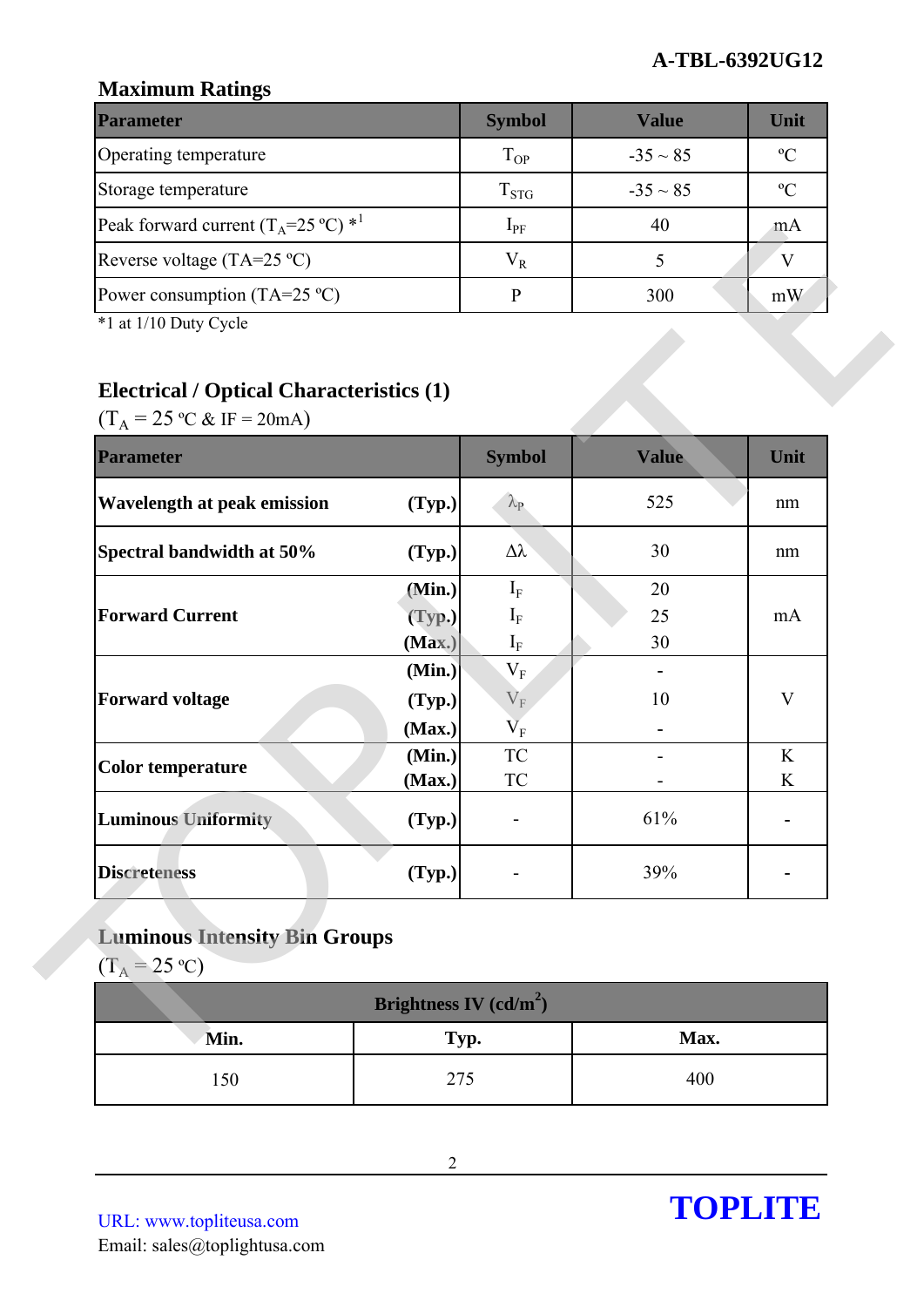### **Electrical/Optical Charateristic (2)**



URL: www.topliteusa.com Email: sales@toplightusa.com

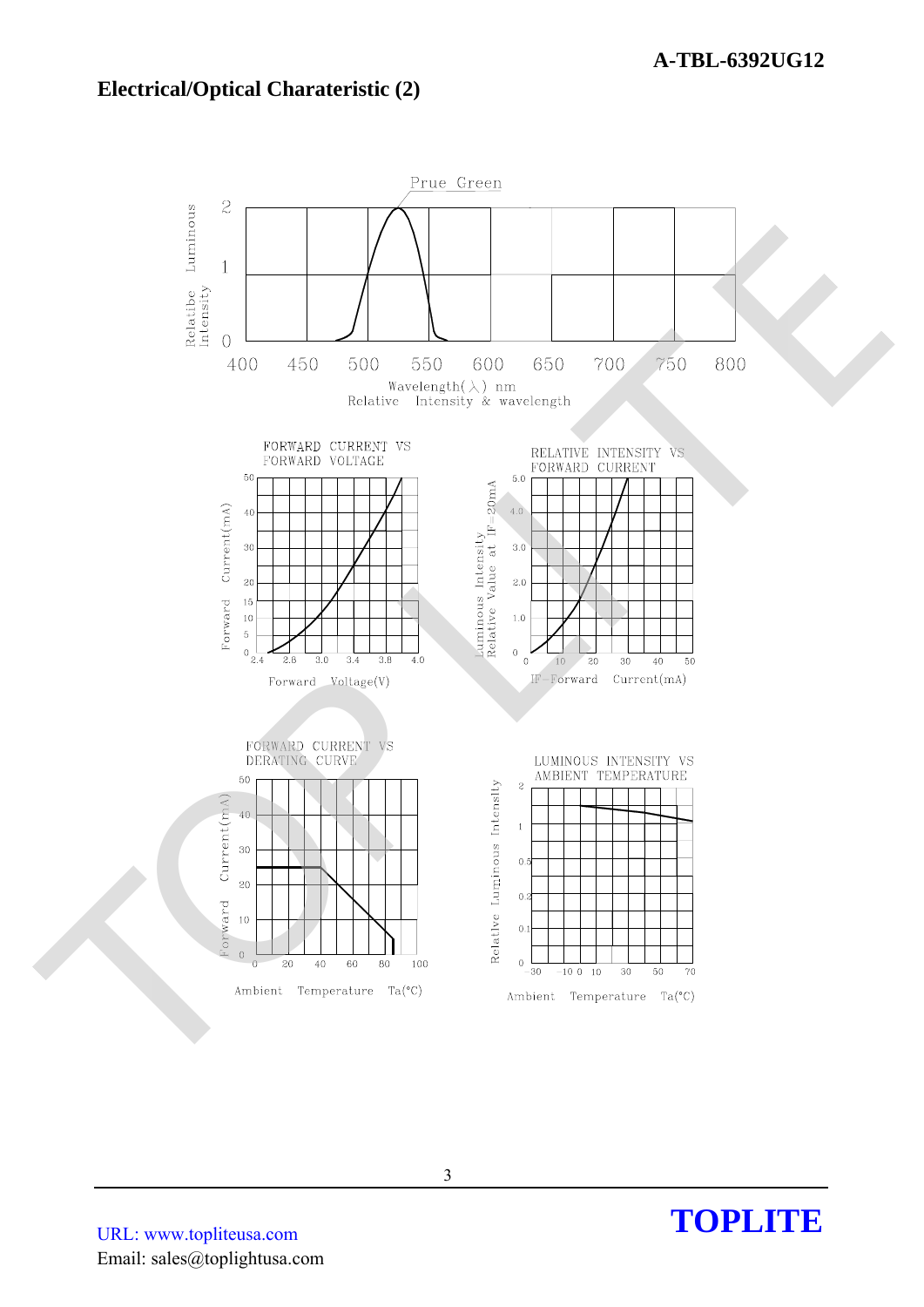### **Package Outline Dimensions**



#### Notes:

- 1. All dimensions are in millimeters. Tolerance is +/-0.25 unless otherwise noted.
- 2. The specifications, characteristics and technical data described in the datasheet are subject to change without prior notice.